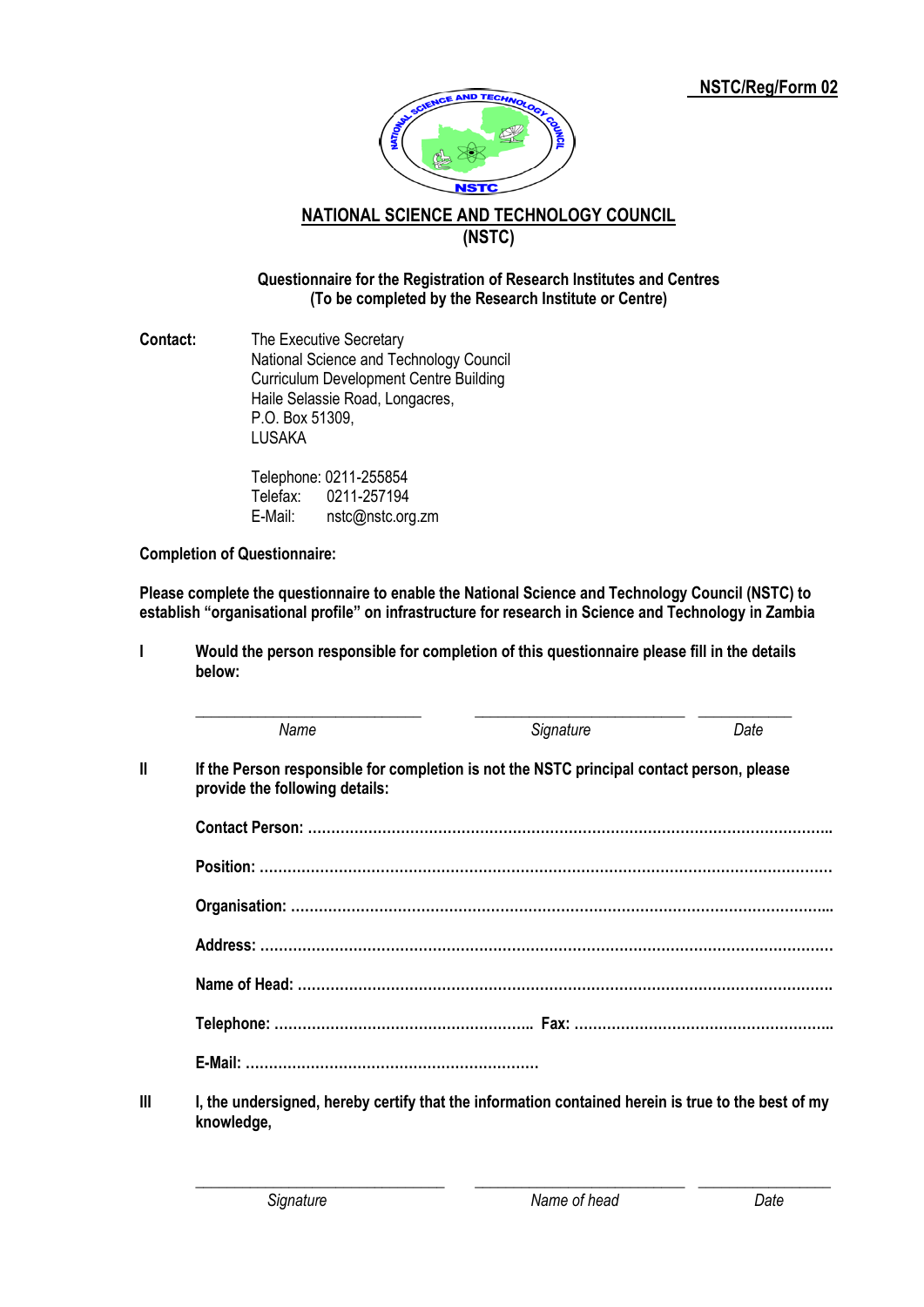| 1.0 | <b>Organisational Structure</b>                                                     |  |
|-----|-------------------------------------------------------------------------------------|--|
| 1.1 | What is the title of the Head of the research institute/centre?                     |  |
|     |                                                                                     |  |
| 1.2 | What are the priority areas of research and development of the institute or centre? |  |
|     |                                                                                     |  |
|     |                                                                                     |  |
|     |                                                                                     |  |
|     |                                                                                     |  |
|     |                                                                                     |  |
|     |                                                                                     |  |
| 1.3 | What are the past and/or present research activities?                               |  |
|     |                                                                                     |  |
|     |                                                                                     |  |
|     |                                                                                     |  |
|     |                                                                                     |  |
|     |                                                                                     |  |
|     |                                                                                     |  |
|     |                                                                                     |  |
|     |                                                                                     |  |
|     |                                                                                     |  |
|     |                                                                                     |  |
|     |                                                                                     |  |
|     |                                                                                     |  |
|     |                                                                                     |  |
|     |                                                                                     |  |
|     |                                                                                     |  |
|     |                                                                                     |  |
|     |                                                                                     |  |
|     | (If in excess, please use separate sheets and attach)                               |  |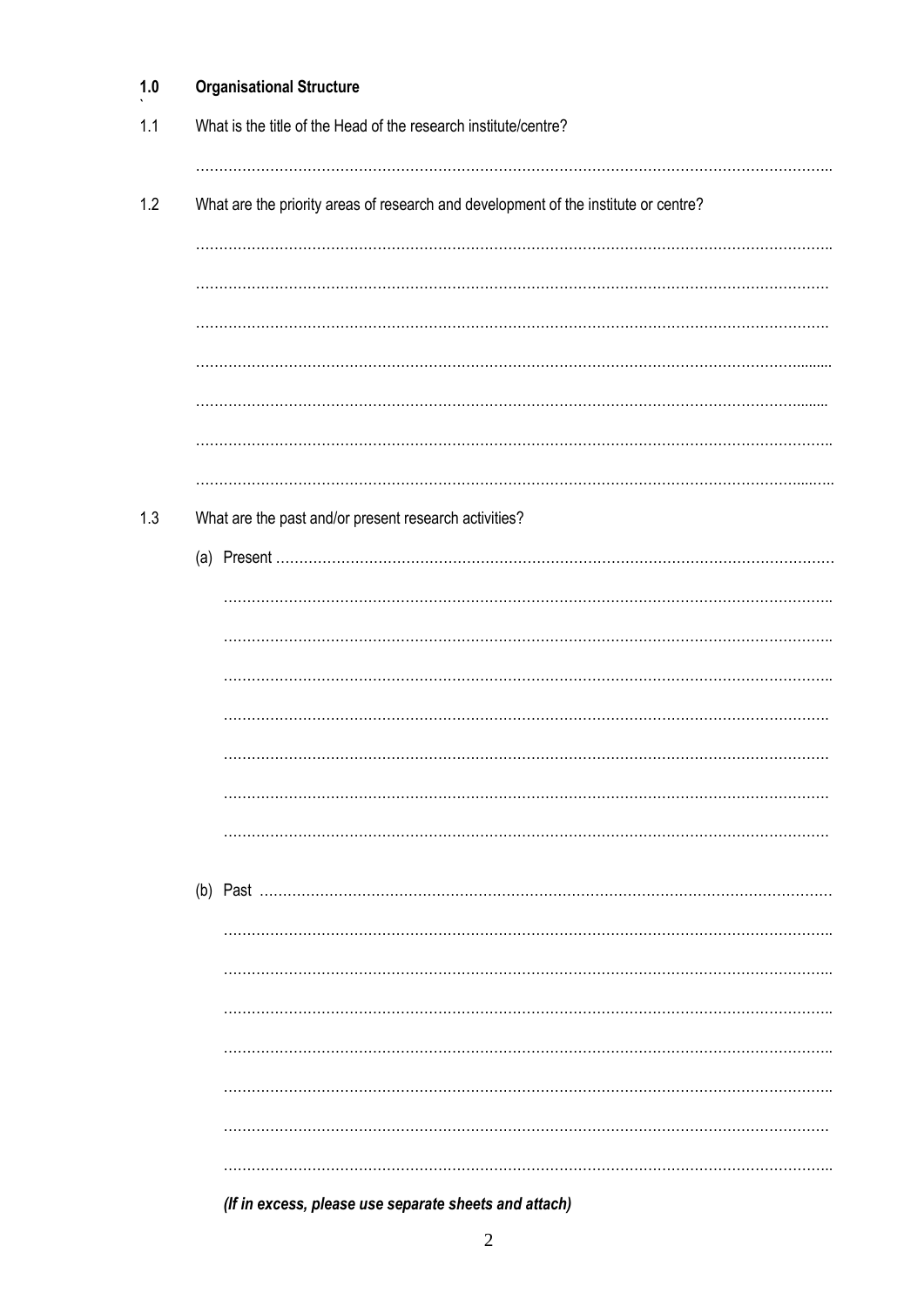| 1.4 | From the activities mentioned in 1.3 above, which ones have been adopted?                                                                              |
|-----|--------------------------------------------------------------------------------------------------------------------------------------------------------|
|     |                                                                                                                                                        |
|     |                                                                                                                                                        |
|     |                                                                                                                                                        |
|     |                                                                                                                                                        |
|     |                                                                                                                                                        |
|     |                                                                                                                                                        |
|     |                                                                                                                                                        |
| 1.5 | From the activities mentioned in 1.3 above, please give detailed information on the organizations that<br>would benefit from your research activities? |
|     |                                                                                                                                                        |
|     |                                                                                                                                                        |
|     |                                                                                                                                                        |
|     |                                                                                                                                                        |
|     |                                                                                                                                                        |
|     |                                                                                                                                                        |
|     | (If in excess, please use separate sheets and attach)                                                                                                  |
| 1.6 | What has been achieved in each activity?                                                                                                               |
|     |                                                                                                                                                        |
|     |                                                                                                                                                        |
|     |                                                                                                                                                        |
|     |                                                                                                                                                        |
|     |                                                                                                                                                        |
| 1.7 |                                                                                                                                                        |
|     | If no success has been recorded, please state the constraints:                                                                                         |
|     |                                                                                                                                                        |
|     |                                                                                                                                                        |
|     |                                                                                                                                                        |
|     |                                                                                                                                                        |
|     |                                                                                                                                                        |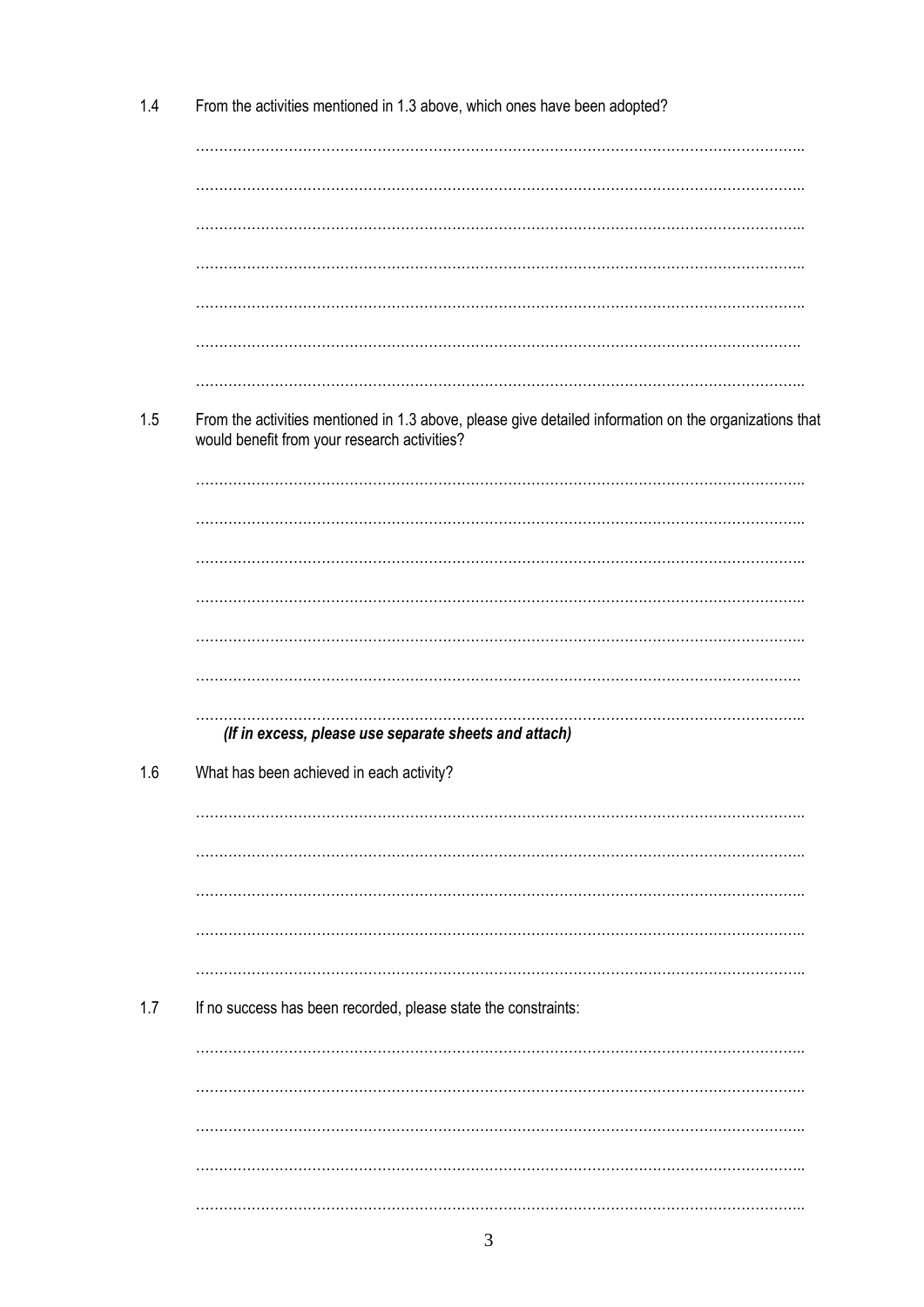From question 1.8 to 1.13 below, please indicate on separate sheets of paper were ever necessary

| 1.8  | What safety precautions are there to ensure that human life and the environment is not endangered by<br>your research activities?                             |
|------|---------------------------------------------------------------------------------------------------------------------------------------------------------------|
|      |                                                                                                                                                               |
|      |                                                                                                                                                               |
|      |                                                                                                                                                               |
|      |                                                                                                                                                               |
|      |                                                                                                                                                               |
|      |                                                                                                                                                               |
|      |                                                                                                                                                               |
|      |                                                                                                                                                               |
|      |                                                                                                                                                               |
|      |                                                                                                                                                               |
|      |                                                                                                                                                               |
|      |                                                                                                                                                               |
| 1.9  | What type of hazardous waste do you produce or dispose off when performing your research activities?                                                          |
|      |                                                                                                                                                               |
|      |                                                                                                                                                               |
|      |                                                                                                                                                               |
|      |                                                                                                                                                               |
|      |                                                                                                                                                               |
|      |                                                                                                                                                               |
|      |                                                                                                                                                               |
|      |                                                                                                                                                               |
|      |                                                                                                                                                               |
|      |                                                                                                                                                               |
|      |                                                                                                                                                               |
|      |                                                                                                                                                               |
| 1.10 | Briefly describe the procedure involved in handling, storage and final disposal of the hazardous waste<br>or environmental pollutants mentioned in 1.9 above? |
|      |                                                                                                                                                               |
|      |                                                                                                                                                               |
|      |                                                                                                                                                               |
|      |                                                                                                                                                               |
|      |                                                                                                                                                               |
|      |                                                                                                                                                               |
|      |                                                                                                                                                               |
|      |                                                                                                                                                               |
|      |                                                                                                                                                               |
|      |                                                                                                                                                               |
|      |                                                                                                                                                               |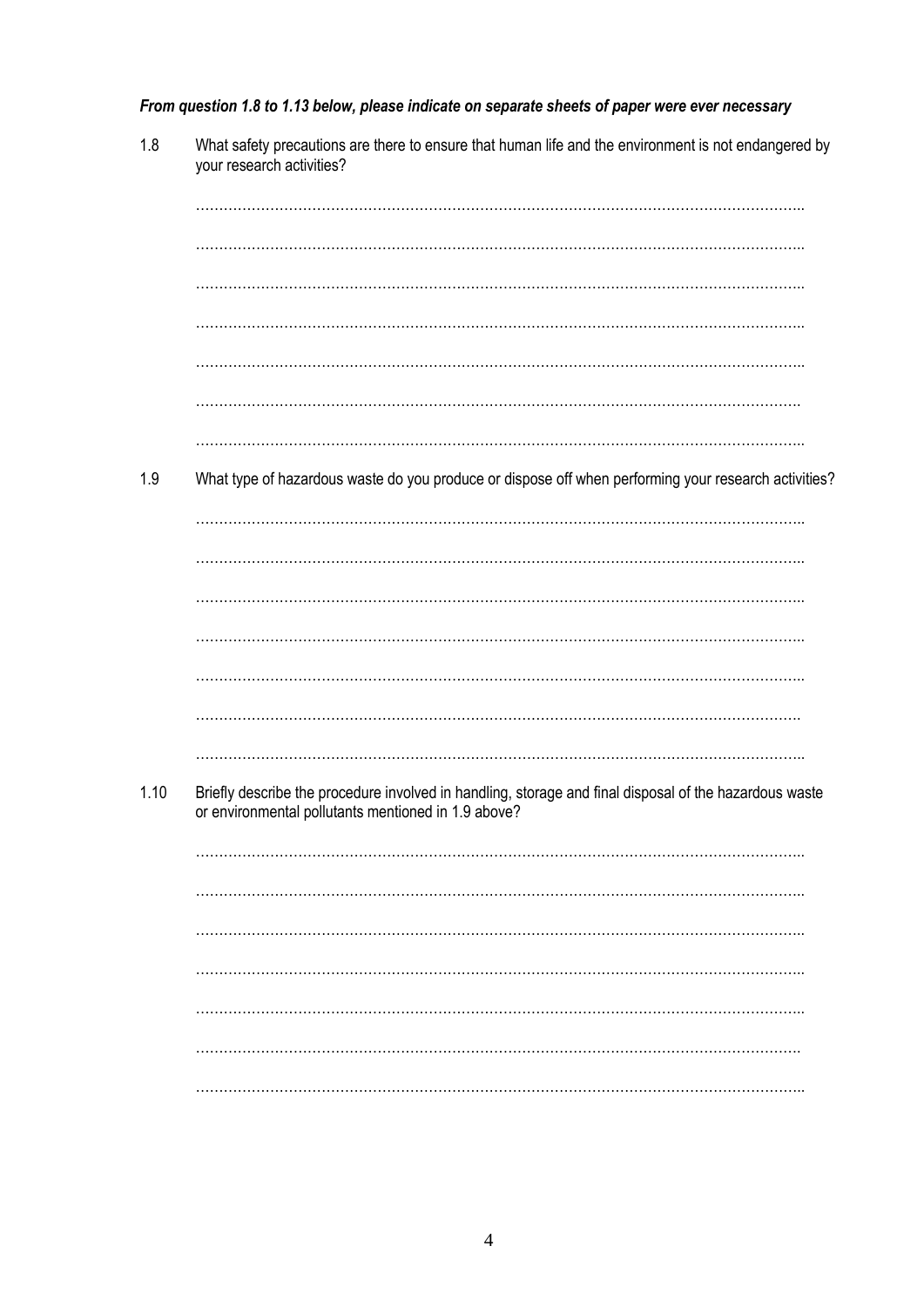|                                     | If you use hazardous chemicals in performing your research activities, please list down the hazardous<br>chemicals? |           |                                                                         |                    |                                                                                                          |                                        |
|-------------------------------------|---------------------------------------------------------------------------------------------------------------------|-----------|-------------------------------------------------------------------------|--------------------|----------------------------------------------------------------------------------------------------------|----------------------------------------|
|                                     |                                                                                                                     |           |                                                                         |                    |                                                                                                          |                                        |
|                                     |                                                                                                                     |           |                                                                         |                    |                                                                                                          |                                        |
|                                     |                                                                                                                     |           |                                                                         |                    |                                                                                                          |                                        |
|                                     |                                                                                                                     |           |                                                                         |                    |                                                                                                          |                                        |
|                                     |                                                                                                                     |           | What are the expected output of your research in science and technology |                    |                                                                                                          |                                        |
|                                     |                                                                                                                     |           |                                                                         |                    |                                                                                                          |                                        |
|                                     |                                                                                                                     |           |                                                                         |                    |                                                                                                          |                                        |
|                                     |                                                                                                                     |           |                                                                         |                    |                                                                                                          |                                        |
|                                     |                                                                                                                     |           |                                                                         |                    |                                                                                                          |                                        |
|                                     |                                                                                                                     |           |                                                                         |                    |                                                                                                          |                                        |
|                                     |                                                                                                                     |           |                                                                         |                    |                                                                                                          |                                        |
|                                     |                                                                                                                     |           |                                                                         |                    |                                                                                                          |                                        |
|                                     |                                                                                                                     |           |                                                                         |                    |                                                                                                          |                                        |
|                                     |                                                                                                                     |           |                                                                         |                    | What is the area of your research? Applied research  Or Pure research                                    |                                        |
|                                     | centre.                                                                                                             |           |                                                                         |                    | Please provide additional information on the organisational structure/chart of the research institute or |                                        |
| (a)                                 |                                                                                                                     | staff     | From the information provided in 1.14 above,                            |                    | What is the job title, minimum qualification and job description for professional and technical          |                                        |
|                                     |                                                                                                                     | Job Title |                                                                         | Min. qualification |                                                                                                          | <b>Job Description</b>                 |
|                                     |                                                                                                                     | .         |                                                                         |                    |                                                                                                          |                                        |
|                                     |                                                                                                                     | .         |                                                                         |                    |                                                                                                          | ,,,,,,,,,,,,,,,,,,,,,,,,,,,,,,,,,,,,,, |
|                                     | (please indicate on separate sheets of paper)                                                                       |           |                                                                         |                    |                                                                                                          |                                        |
|                                     | (b) What is the number of professional and technical staff required for each job title?                             |           |                                                                         |                    |                                                                                                          |                                        |
| Job Title<br><b>Number required</b> |                                                                                                                     |           |                                                                         |                    |                                                                                                          |                                        |
|                                     |                                                                                                                     |           |                                                                         |                    |                                                                                                          |                                        |
|                                     |                                                                                                                     |           |                                                                         |                    |                                                                                                          |                                        |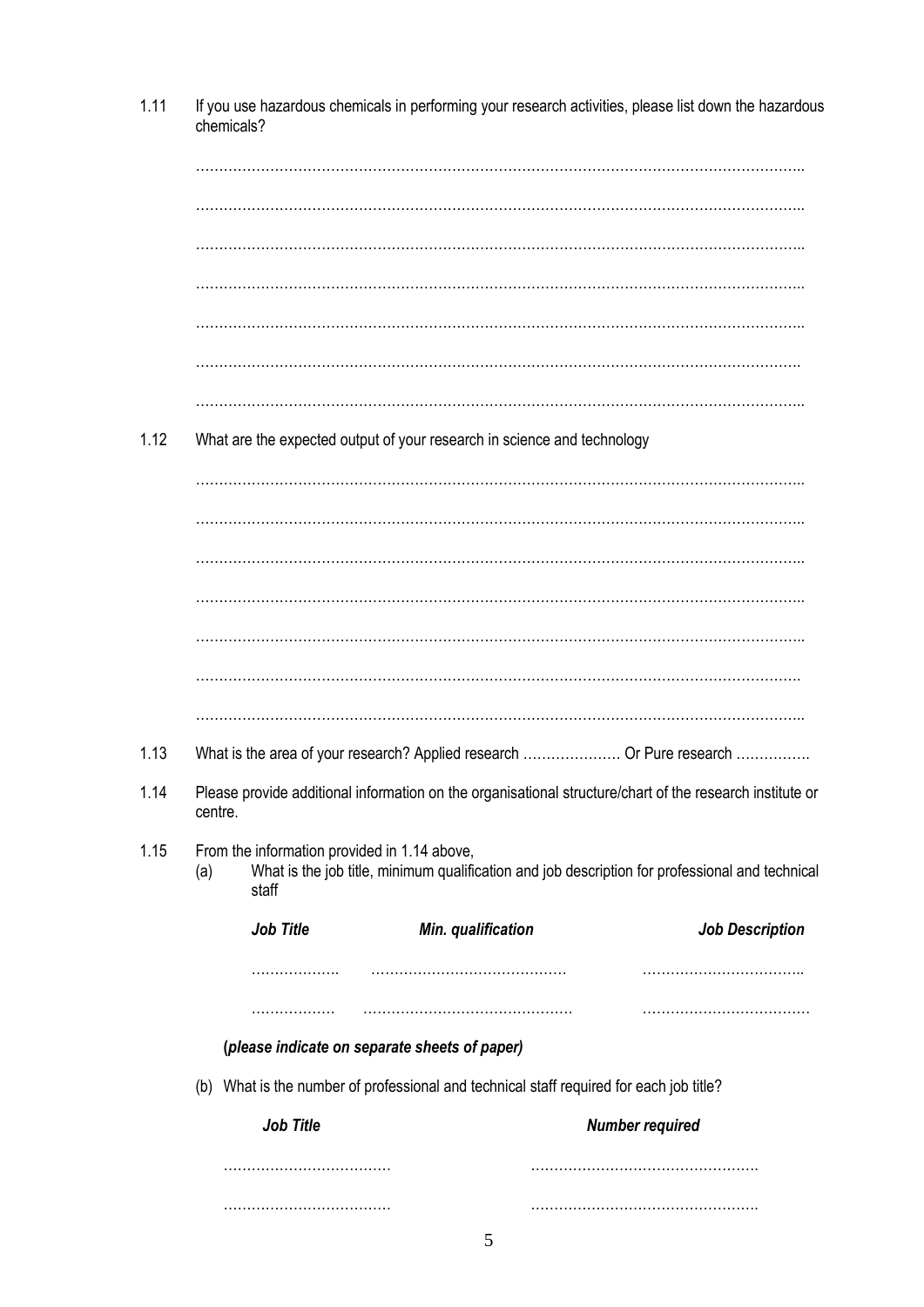|      |     | (please indicate on separate sheets of paper)         |                                                                                          |                                                                                                       |
|------|-----|-------------------------------------------------------|------------------------------------------------------------------------------------------|-------------------------------------------------------------------------------------------------------|
|      | (c) | 'NO' please indicate the shortfall.                   |                                                                                          | Is staffing adequate for each area of responsibility? YES  NO  If the answer is                       |
|      |     | <b>Job Title</b>                                      |                                                                                          | <b>Shortfall</b>                                                                                      |
|      |     |                                                       |                                                                                          |                                                                                                       |
|      |     | (please indicate on separate sheets of paper)         |                                                                                          |                                                                                                       |
|      |     |                                                       |                                                                                          | (d) What are the main reason(s) for inadequate staffing at the research institute or centre           |
|      |     |                                                       |                                                                                          |                                                                                                       |
|      |     |                                                       |                                                                                          |                                                                                                       |
|      |     |                                                       |                                                                                          |                                                                                                       |
|      |     |                                                       |                                                                                          |                                                                                                       |
|      |     |                                                       |                                                                                          |                                                                                                       |
|      |     |                                                       |                                                                                          |                                                                                                       |
| 1.16 |     | researchers and/or scientists.                        |                                                                                          | On a separate sheet, please give information on staff development programme for technicians,          |
| 1.17 |     |                                                       | country or outside the country currently working with your institute or centre?          | Are there external research and development staff from other research institutions/centres within the |
|      |     |                                                       |                                                                                          |                                                                                                       |
| 1.18 |     | many are within or outside the country?<br>(a) Within |                                                                                          | If the answer to 1.17 is 'YES' please indicate their areas of research/technical assistance and how   |
|      |     | <b>Job Title</b>                                      | <b>Number</b>                                                                            | Areas of research                                                                                     |
|      |     | .                                                     |                                                                                          |                                                                                                       |
|      |     |                                                       |                                                                                          |                                                                                                       |
|      |     |                                                       | ,,,,,,,,,,,,,,,,,,,,,,,,,,,,,,,,                                                         |                                                                                                       |
|      |     |                                                       |                                                                                          |                                                                                                       |
|      |     |                                                       | ,,,,,,,,,,,,,,,,,,,,,,,,,,,,,,,<br>(If in excess, please use separate sheets and attach) |                                                                                                       |
|      |     |                                                       |                                                                                          |                                                                                                       |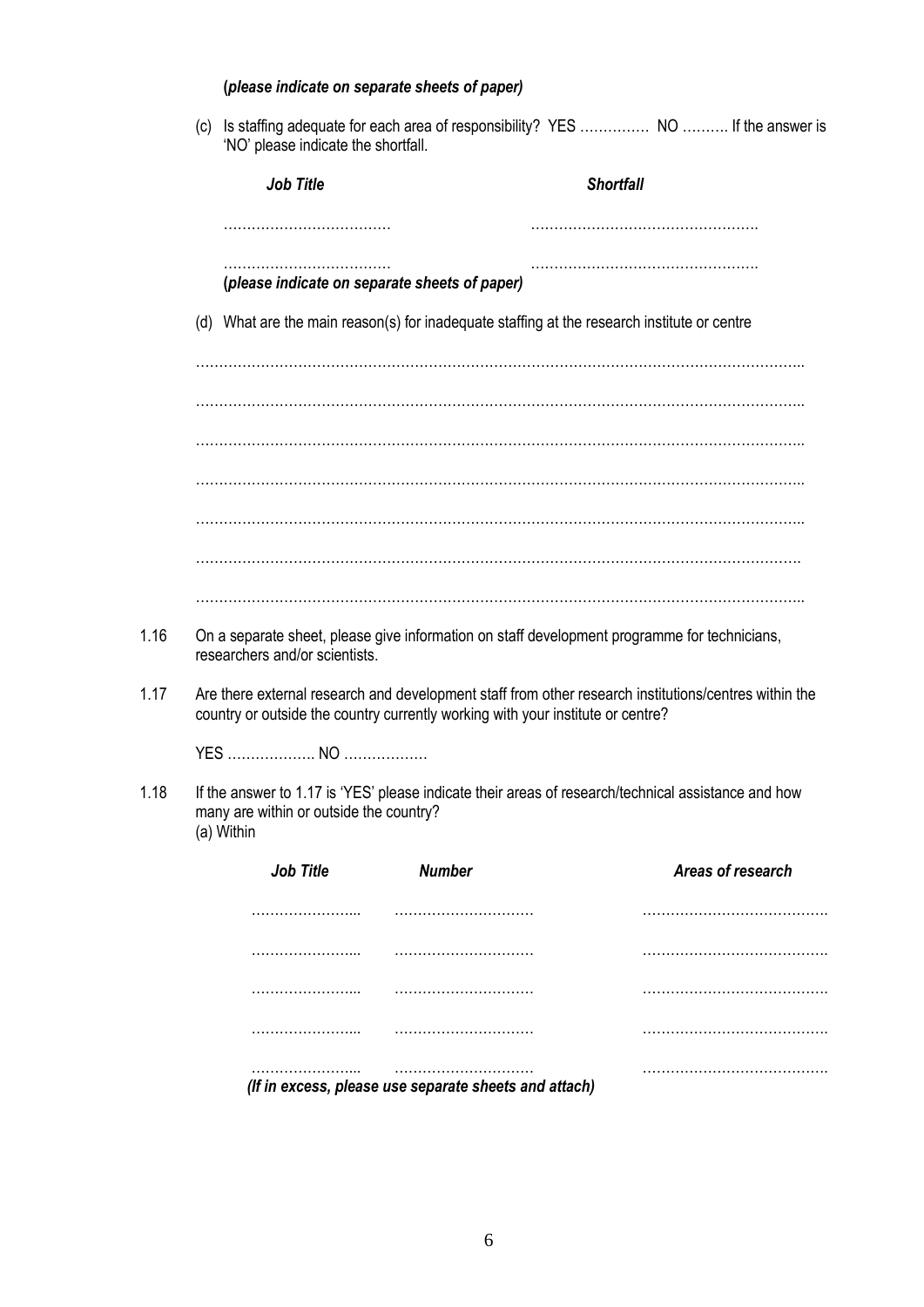## (b) External

|     | Job Title                                          | <b>Number</b>                                                                                                                                                                                 | Areas of research |
|-----|----------------------------------------------------|-----------------------------------------------------------------------------------------------------------------------------------------------------------------------------------------------|-------------------|
|     |                                                    |                                                                                                                                                                                               |                   |
|     |                                                    |                                                                                                                                                                                               |                   |
|     |                                                    |                                                                                                                                                                                               |                   |
|     |                                                    |                                                                                                                                                                                               |                   |
|     |                                                    | (If in excess, please use separate sheets and attach)                                                                                                                                         |                   |
| 2.0 | <b>Institutional and Legal framework</b>           |                                                                                                                                                                                               |                   |
| 2.1 |                                                    | Apart from being required to apply to the Council for registration to conduct research activities, which<br>other regulatory bodies is the research institute or centre required to apply to? |                   |
|     |                                                    |                                                                                                                                                                                               |                   |
|     |                                                    |                                                                                                                                                                                               |                   |
| 2.2 |                                                    | Are you familiar with the regulatory requirements of research and development institutes/centres in<br>Zambia as stipulated in the Science and Technology Act No. 26 of 1997?                 |                   |
|     |                                                    |                                                                                                                                                                                               |                   |
|     |                                                    | Which government regulatory authority(s) regulates the importation, transportation, storage, usage and<br>disposal of the hazardous substances that you use and/or produce?                   |                   |
|     |                                                    |                                                                                                                                                                                               |                   |
|     |                                                    |                                                                                                                                                                                               |                   |
| 3.0 | <b>Equipment, Instruments and Other Facilities</b> |                                                                                                                                                                                               |                   |
| 3.1 |                                                    | Do you have the basic equipment/tools and personnel to perform research of your type?                                                                                                         |                   |
|     | YES  NO                                            |                                                                                                                                                                                               |                   |
| 3.2 | stations etc) to perform your research activities: | Do you have the basic built in environment (laboratory, office, accommodation, experimental field                                                                                             |                   |
|     | YES  NO                                            |                                                                                                                                                                                               |                   |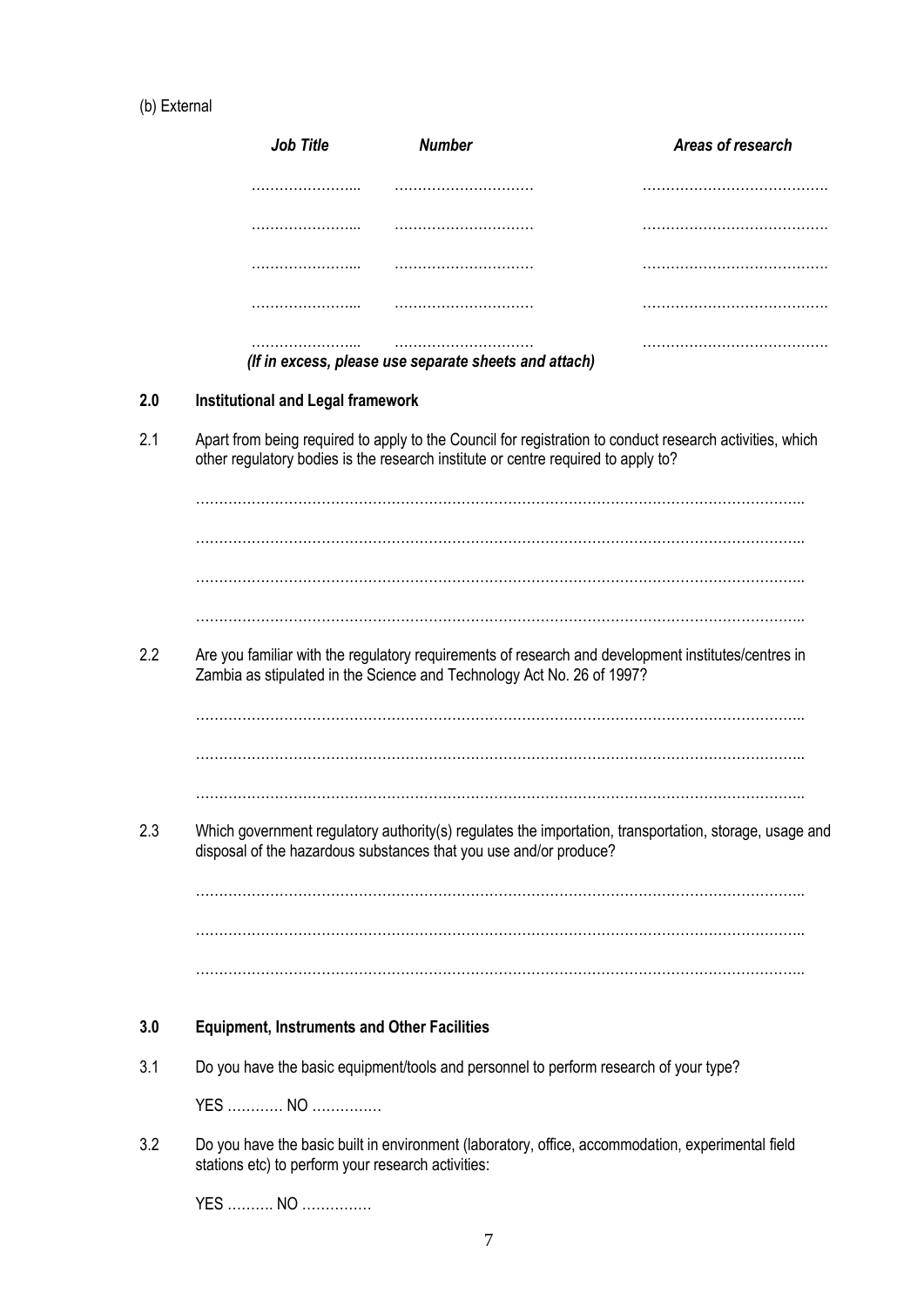| 3.3 | Please list down the scientific publications that have been produced by the institute or centre?              |  |  |  |  |  |
|-----|---------------------------------------------------------------------------------------------------------------|--|--|--|--|--|
|     | 1.                                                                                                            |  |  |  |  |  |
|     | 2.                                                                                                            |  |  |  |  |  |
|     | 3.                                                                                                            |  |  |  |  |  |
|     | 4.                                                                                                            |  |  |  |  |  |
|     | 5.<br>(If in excess, please use separate sheets and attach)                                                   |  |  |  |  |  |
| 3.4 | What publications (e.g. journals) does your institution/centre receive or subscribe to?                       |  |  |  |  |  |
|     | 1.                                                                                                            |  |  |  |  |  |
|     | 2.                                                                                                            |  |  |  |  |  |
|     | 3.                                                                                                            |  |  |  |  |  |
|     | 4.                                                                                                            |  |  |  |  |  |
|     | 5.<br>(If in excess, please use separate sheets and attach)                                                   |  |  |  |  |  |
| 3.5 | Please list down the major science publications and the scientific bodies that have published your<br>papers? |  |  |  |  |  |
|     | <b>Scientific Bodies</b><br><b>Scientific publication</b>                                                     |  |  |  |  |  |
|     |                                                                                                               |  |  |  |  |  |
|     |                                                                                                               |  |  |  |  |  |
|     |                                                                                                               |  |  |  |  |  |
|     | (If in excess, please use separate sheets and attach)                                                         |  |  |  |  |  |
| 4.0 | <b>Inventions and Patents</b>                                                                                 |  |  |  |  |  |
| 4.1 | Have you ever come up with a new invention, technology, and innovation?                                       |  |  |  |  |  |
|     |                                                                                                               |  |  |  |  |  |
| 4.2 | Please list or state the invention, technology or innovation                                                  |  |  |  |  |  |
|     |                                                                                                               |  |  |  |  |  |
|     |                                                                                                               |  |  |  |  |  |
|     | 3.                                                                                                            |  |  |  |  |  |
|     | 4.                                                                                                            |  |  |  |  |  |
|     | 5.                                                                                                            |  |  |  |  |  |
|     | (If in excess, please use separate sheets and attach)                                                         |  |  |  |  |  |